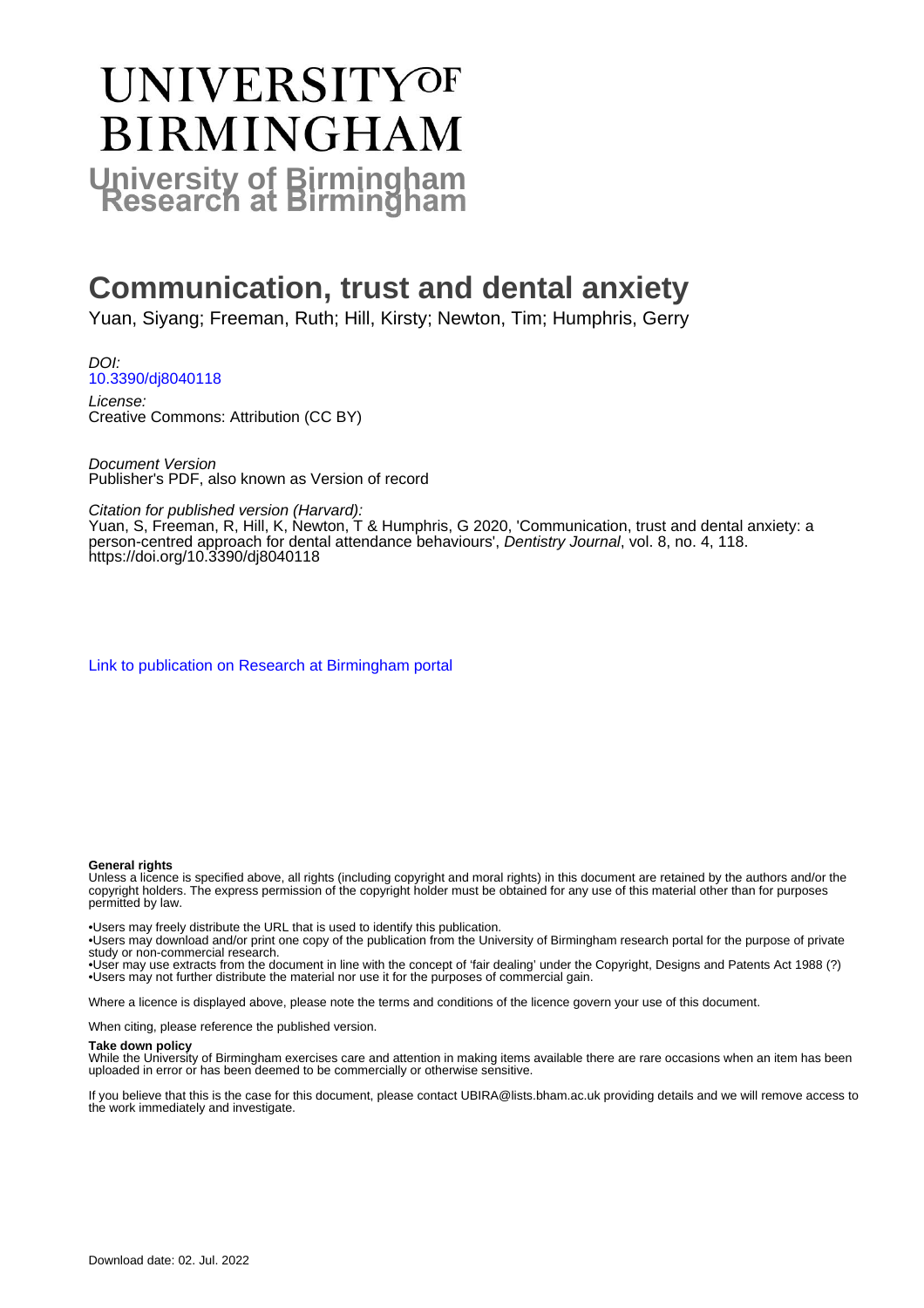



### *Article* **Communication, Trust and Dental Anxiety: A Person-Centred Approach for Dental Attendance Behaviours**

#### **Siyang Yuan 1,[\\*](https://orcid.org/0000-0001-6661-5444) , Ruth Freeman <sup>1</sup> [,](https://orcid.org/0000-0002-8733-1253) Kirsty Hill <sup>2</sup> , Tim Newton [3](https://orcid.org/0000-0003-4082-6942) and Gerry Humphris [4](https://orcid.org/0000-0002-4601-8834)**

- <sup>1</sup> School of Dentistry, University of Dundee, Dundee DD1 4HN, UK; r.e.freeman@dundee.ac.uk
- 2 School of Dentistry, University of Birmingham, Birmingham B5 7EG, UK; k.b.hill@bham.ac.uk<br>3 Dental Institute King's College J onder SE1 1H J. L.V.tim nexuton@kel ac.uk
- <sup>3</sup> Dental Institute, King's College, London SE1 1UL, UK; tim.newton@kcl.ac.uk
- <sup>4</sup> School of Medicine, University of St Andrews, St Andrews KY16 9TF, UK; gmh4@st-andrews.ac.uk
- **\*** Correspondence: s.z.yuan@dundee.ac.uk

Received: 30 June 2020; Accepted: 10 October 2020; Published: 13 October 2020



**Abstract:** Effective communication forges the dentist-patient treatment alliance and is thus essential for providing person-centred care. Social rank theory suggests that shame, trust, communication and anxiety are linked together, they are moderated by socio-economic position. The study is aimed to propose and test an explanatory model to predict dental attendance behaviours using person-centred and socio-economic position factors. A secondary data analysis was conducted on a cross-sectional representative survey of a two-stage cluster sample of adults including England, Wales and Northern Ireland. Data were drawn from structured interview. Path analysis of proposed model was calculated following measurement development and confirmation of reliable constructs. The findings show model fit was good. Dental anxiety was predicted negatively by patient's trust and positively by reported dentist communication. Patient's shame was positively associated with dental anxiety, whereas self-reported dental attendance was negatively associated with dental anxiety. Both patient's trust and dentist's communication effects were moderated by social class. Manual classes were most sensitive to the reported dentist's communications. Some evidence for the proposed model was found. The relationships reflected in the model were illuminated further when social class was introduced as moderator and indicated dentists should attend to communication processes carefully across different categories of patients.

**Keywords:** person-centred care; dental anxiety; communication; trust; socio-economic status; shame

#### **1. Introduction**

Person-centred care has been conceptualised to include all aspects of the interaction of an individual with the health care professional and the health care organisation or system. In essence, person-centred care reflected the interconnectedness between the various domains of an individual's interactions with the totality of health care provision [\[1\]](#page-9-0). Recognising the need to enhance quality of care and patient experience, the National Institute of Health and Care Excellence (NICE) in the United Kingdom, promoted person-centred care as an essential element within National Health Service (NHS) treatment provision. In their clinical guidance, NICE, placed the patient at the centre with the clinician when planning, negotiating and providing health care [\[2\]](#page-9-1).

Person-centred care may have some bearing upon access when an individual attends for dental care. In her seminal paper on accessing dental care, Cohen proposed a series of accessibility factors: those belonging to the patient (e.g., dental anxiety); those to the dental health professional (e.g., attitude) and those related to public health policy as potential barriers to dental attendance [\[3\]](#page-9-2).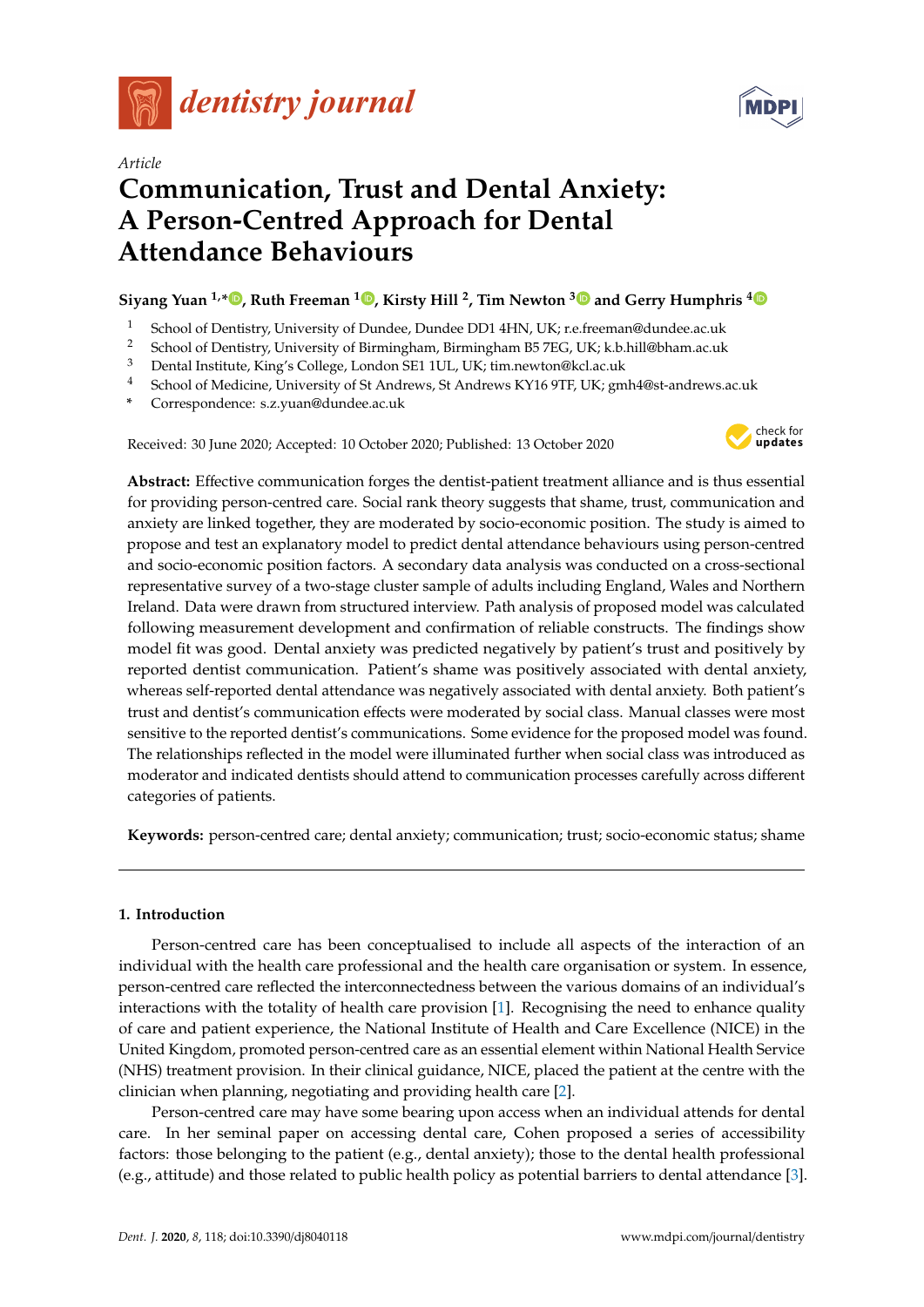Later researchers supported Cohen's proposal and pointed to the role of dental anxiety, costs of care, and perception of need as important accessibility factors [\[4,](#page-9-3)[5\]](#page-9-4). However, with regard to person-centred care, the significance of the dentist-patient interaction and the role of dental system drivers had not been fully explored [\[6\]](#page-9-5). Thus, within the dentist-patient interaction, it was the form of the interaction been fully explored [6]. Thus, within the dentist-patient interaction, it was the form of the interaction adopted by the dentist that could leave the person's dental fears together with their felt and expressed adopted by the dentist that could leave the person's dental fears together with their felt and expressed needs hidden and unexplored or voiced and examined [\[7\]](#page-9-6). The business context or system drivers of the state of the state of the state of the state of the state of the state of the state of the state of the state of the sta of dental practice could further exacerbate the individual's dental anxiety together with feelings of dental practice could further exacerbate the individual's dental anxiety together with feelings of shame [\[8](#page-9-7)[,9\]](#page-9-8). The consequence is to reduce trust within the treatment alliance leading to lowered patient shame [8,9]. The consequence is to reduce trust within the treatment alliance leading to lowered satisfaction and a delay in accessing dental care [\[5\]](#page-9-4). The role of such person-centred factors together with a lack of effective communication affected the role of social deprivation with regard to increasing with or reducing access to regular dental attendance  $[4,5,10]$  $[4,5,10]$  $[4,5,10]$ .

The importance of person-centred care is now recognised within dentistry as an essential factor in improving dental attendance [\[7\]](#page-9-6). Based on Berggren's vicious circle of dental anxiety, patient's anxiety was initiated with avoidance of dental attendance, followed by deterioration of oral health and feelings varia-of shame and inferiority, which resulted in further anxiety or fears [\[8\]](#page-9-7). In other words, patients' feelings of shame and inferiority, which resulted in further anxiety or fears [8]. In other words, patients' feelings of shame or inferiority due to poor oral health are part of the vicious circle of dental anxiety. On the other hand, a trusting dentist-patient relationship has a pivotal role in managing patients' dental anxiety<br>. through effective communication  $[9]$ . We suggest that shame and trust are significant dimensions of the dentist-patient interaction which have the capacity to influence perceptions of effective communication and increase patient dental anxiety. We propose, therefore, a model to predict dental attendance building on the fundamental features of a person-centred approach. We contend that such variables as [i] dental anxiety, [ii] patient's trust and [iii] communication  $[9,10]$  $[9,10]$  together with measures of [iv] shame  $[9,11]$  $[9,11]$  are key elements of a person-centred approach. Therefore, these constructs may be configured within a mediator-moderator model that summarises the proposed relationships between dentists' communication with patient trust and dental anxiety (as mediators) and feelings of shame about teeth (as a moderator) to understand dental attendance (Figure [1\)](#page-2-0). Socio-economic position indicates "the social and economic factors that influence what positions individuals or groups hold within the structure of a society" [\[12\]](#page-9-11). As the strength of many of these relationships may be altered by socio-economic position, we proposed to assess the generalisability of the model across major social class groupings [\[13\]](#page-9-12).

<span id="page-2-0"></span>

**Figure 1.** Proposed model between shame, trust, communication and patient dental anxiety. **Figure 1.** Proposed model between shame, trust, communication and patient dental anxiety.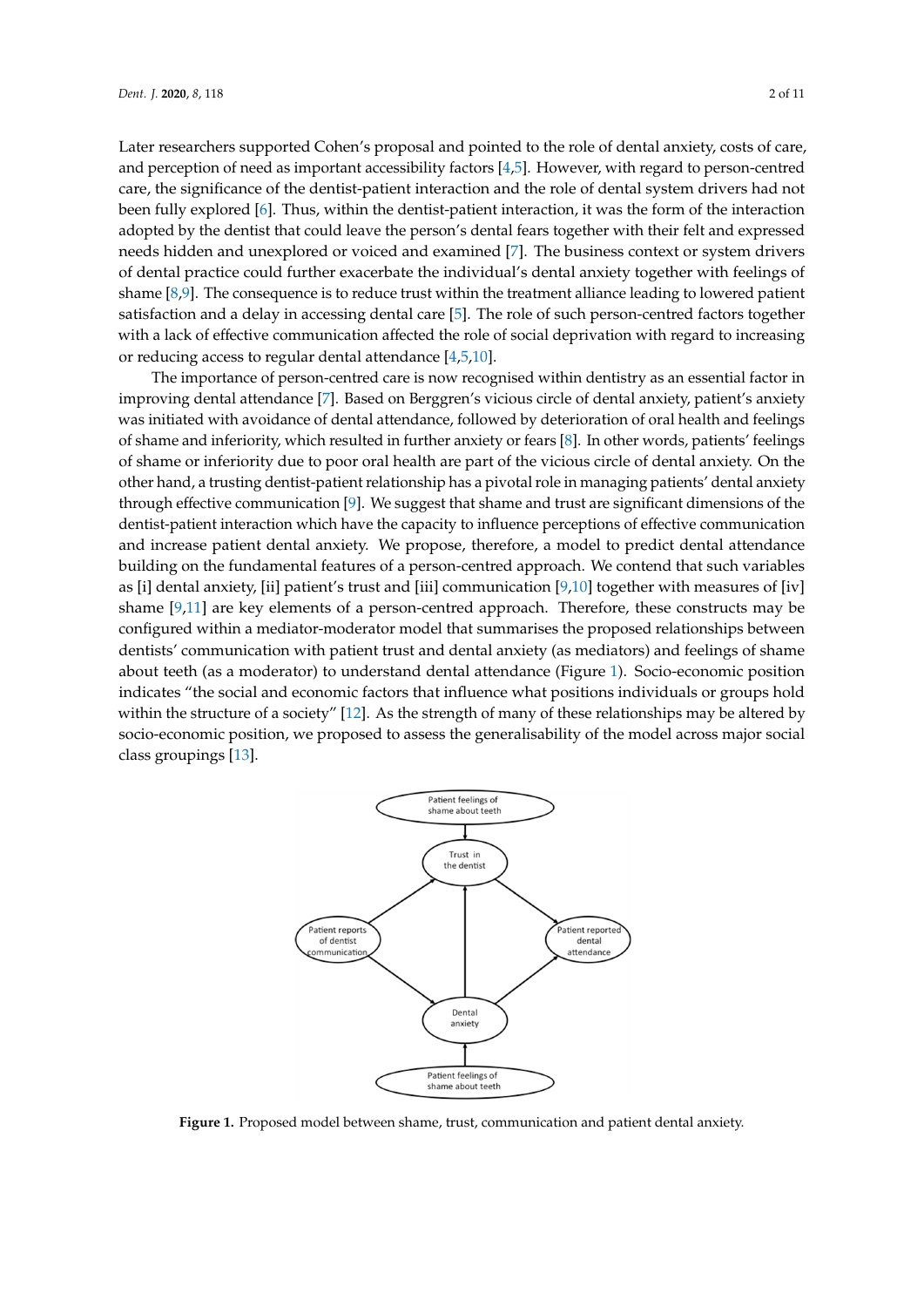The data from the UK Adult Dental Health Survey (ADHS), presented us with an opportunity to assess the extent of the relationships between these psychological constructs at the population level [\[14\]](#page-9-13). The aim of this secondary analysis was, therefore to understand dental attendance using a proposed explanatory mediator-moderator model with dentists' communication as the principal predictor, patient trust and dental anxiety as mediators and patient shame as a moderator. The three objectives were (i) to estimate the overall model fit (ii) to determine the relationship strength between patients' trust, dentists' communication, patient dental anxiety and shame and, (iii) the variation of these relationships across socio-economic positions.

#### **2. Materials and Methods**

#### *2.1. Sample and Procedure*

A two-staged weighting approach was applied. Postcode sectors were paired together to alleviate the design effects and enhance the diversity of the population within each PSU. There were 1150 addresses sampled in each of the 10 English Strategic Health Authorities (SHA) and in Wales. In Northern Ireland, 750 addresses were sampled [\[14\]](#page-9-13). To obtain similar sample sizes at the SHA level, differential sampling rates were used in SHAs, Wales and Northern Ireland. In addition, a survey weight was applied in order to compensate for these differential rates. We used weighting also to decrease bias that was attributed to non-response. The weighting was also employed to decrease the risk of possible bias attributed to non-response at the interview and examination stages. Although there as limited available information regarding non-responding households, geographic information associated with non-responding households was available from the 2001 Census, which categorises each PSU in terms of significant characteristics including typical household type, social-economic status, ethnicity and so forth. Therefore, it was possible to modify for household non-response given the location a household was in. This was conducted using logistic regression, modelling the probability of response using mid-level output area classification (21 categories). The final stage of the interview weighting ensured that the weights of different age-by-sex groups match the population totals for each SHA, Wales and Northern Ireland for the various age-by-sex groups; this was obtained by integrative calibration [\[15\]](#page-10-0). The survey took place between October and December 2009, and January to April 2010. All interviewers were trained and briefed on survey procedure.

#### *2.2. Questionnaire and Measures*

The ADHS [\[14\]](#page-9-13) questionnaire included the following measures:

- (i) The modified dental anxiety scale was adopted as one of the key independent measures. It consists of five questions to assess dental anxiety which include waiting for treatment, the drill, local anaesthetic injection etc. [\[16\]](#page-10-1). It has been shown to have good psychometric properties [\[17](#page-10-2)[,18\]](#page-10-3), insignificant instrumental effects on respondents and simple to complete [\[19\]](#page-10-4).
- (ii) Two questions from the Oral Health Impact Profile-14 (OHIP-14) [\[20\]](#page-10-5) were used to assess shame. They asked about the degree of embarrassment and self-consciousness of respondent's dentition.
- (iii) The assessment of self-reported dental attendance was compiled by a weighted index from four questions: (1) regularity, (2) a four category index of past check-up visiting (every six months, every two years, only when in pain or trouble), (3) duration since last visit to the dentist (in months), and (4) the number of check-up visits in the past 5 years.
- (iv) Trust was assessed by the four yes/no questions inviting the respondent to indicate whether the dentist listened carefully, the dentist explained reasons for treatment, respondent was treated with respect, and respondent had confidence and trust in dentist.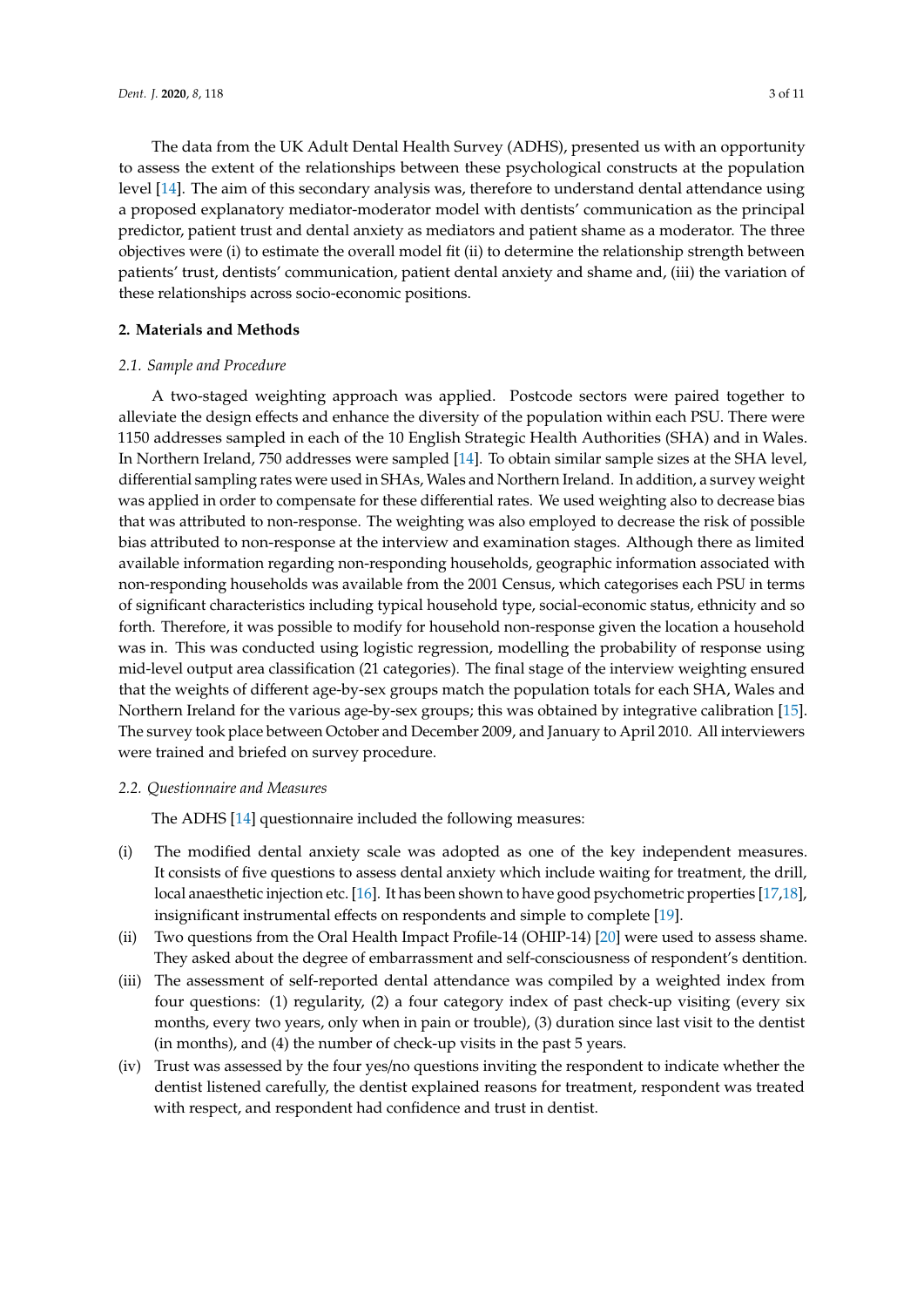- (v) Communication was assessed by three questions, each with three categories (yes, neutral, no) to show that the respondent 'got answers that could understand', was 'given enough time to discuss', and was 'involved as much as wanted'. A summary of factor loadings and internal consistency coefficients derived from the factor analyses to confirm the measurement model are presented in Table [1.](#page-4-0)
- (vi) Socio-demographic status was assessed by a series of questions on educational attainment, income and employment status. This allowed three categories of social class to be constructed which were 'professional and managerial', 'intermediate' and 'manual' [\[14\]](#page-9-13).

| Latent Variable<br>Name | <b>Item Name</b><br>(Indicator)     | <b>No of Values</b><br>(Bins) | <b>Factor Loading</b> | Alpha Coefficient |
|-------------------------|-------------------------------------|-------------------------------|-----------------------|-------------------|
| Dental anxiety          | MDAS1 (dentist tomorrow)            | 5                             | 0.94                  | 0.92              |
|                         | MDAS2 (waiting room)                | 5                             | 0.97                  |                   |
|                         | MDAS3 (scale and polish)            | 5                             | 0.80                  |                   |
|                         | MDAS4 (extraction)                  | 5                             | 0.67                  |                   |
|                         | MDAS5 (injection)                   | 5                             | 0.66                  |                   |
| Trust                   | Dentist listened carefully          |                               | 0.73                  | 0.75              |
|                         | Dentist explained reasons for Rx    | 2                             | 0.83                  |                   |
|                         | Was treated with respect            |                               | 0.52                  |                   |
|                         | Had confidence and trust in dentist | 2                             | 0.62                  |                   |
| Communication           | Got answers that could understand   | 3                             | 0.67                  | 0.78              |
|                         | Was given enough time to discuss    | 3                             | 0.77                  |                   |
|                         | Involved as much as wanted          | 3                             | 0.75                  |                   |
| Shame                   | OHIP-14 self-conscious about teeth  | 5                             | 0.83                  | 0.84              |
|                         | OHIP-14 embarrassed about teeth     | 5                             | 0.88                  |                   |
| Past dental visiting    | Regularity of attendance            | 4                             | 0.91                  | 0.93              |
| behaviour               | Frequency of visits in past         | 5                             | 0.94                  |                   |
| (self-reported)         | Last time when visited dentist      | 7                             | 0.82                  |                   |
|                         | No. of visits in past 5 years       | 25                            | 0.83                  |                   |

<span id="page-4-0"></span>**Table 1.** Measurement model presenting indicator items and latent variable names with factor loadings and alpha coefficients.

#### *2.3. Ethical Issues*

The ethics application was submitted to NHS Research Ethics System (NRES) which included the survey in England, Wales and Northern Ireland [\[14\]](#page-9-13). The participants were required to fill out their informed consent before participating in the study. The study was conducted in compliance with the Declaration of Helsinki. In addition, the study protocol was approved by the NRES (NRES project number: 09/H0605/50, approved on 5 June 2009).

#### *2.4. Statistical Analysis*

The measures utilised for model testing were drawn from the above set of survey questions. The question sets were constructed into scales using preliminary exploratory and confirmatory factor analyses. The weighting of each question was determined simultaneously by deriving the factor loadings and the processing of linear functions between the latent variables as estimated by the structural equation procedure in steps described below.

Complete data sets with no missing values on study variables were analysed. The representation of professional respondents was slightly greater than routine manual respondents in this complete version. Two stages of model testing were applied [\[21\]](#page-10-6). First the measurement model was tested using the whole sample including those in employment, those non-identified, and those long term unemployed or never worked. The five latent variables were specified by multiple indicators as listed in Table [1.](#page-4-0) Analyses were run assuming interval level measurement in the indicator variables. Checks were conducted specifying the indicators as ordinal variables using a Bayesian approach and rerun to determine if major differences in the resulting estimates occurred.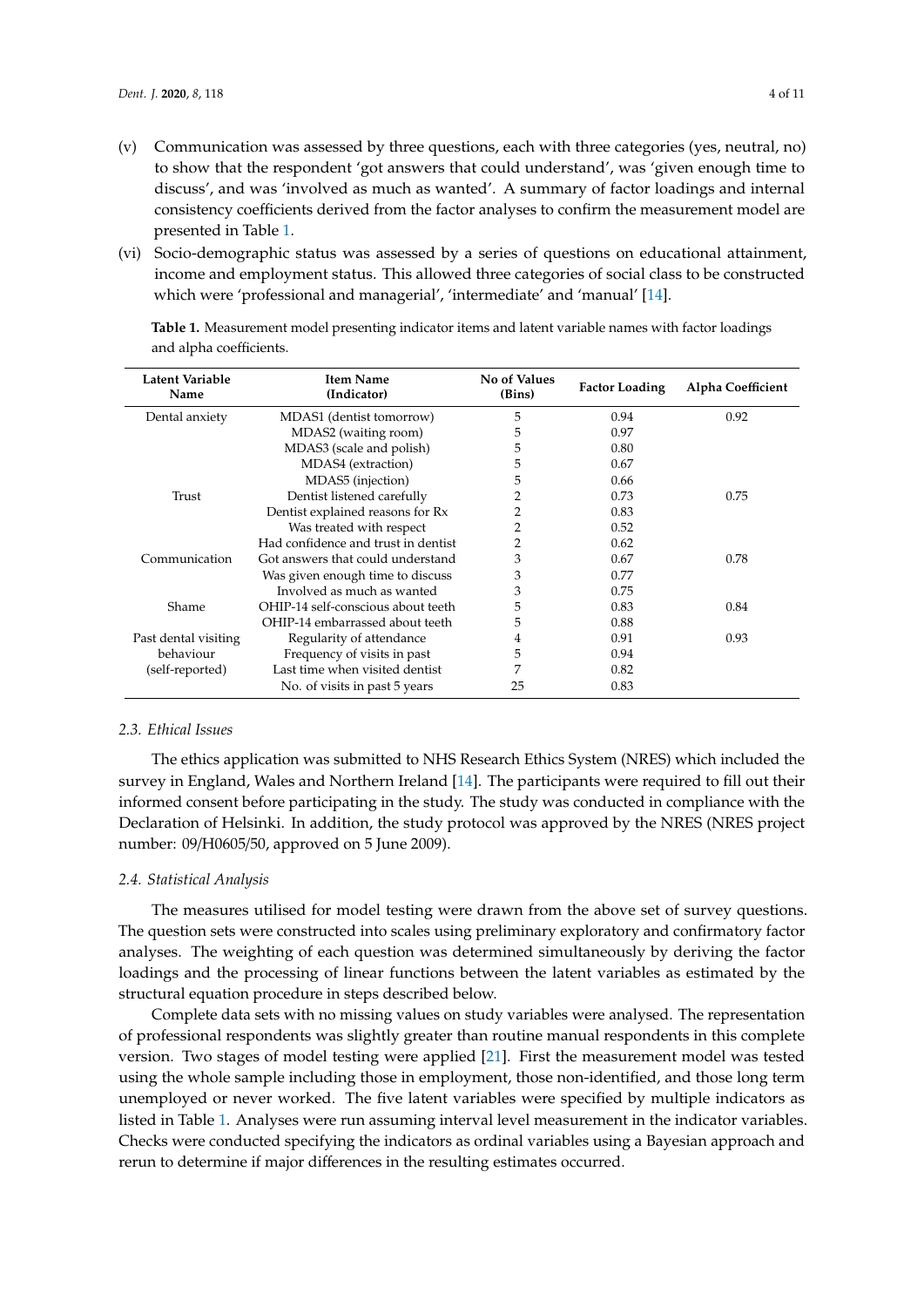On confirmation of the appropriateness of the measurement model, the second analysis stage was conducted consisting of running the structural equation models (SEM). The advantages of SEM are numerous and include: the sources of error across items comprising a latent variable are removed [\[22\]](#page-10-7), the capacity to investigate relations between latent constructs as opposed to variables, and the ability to test comprehensive models that require subtle approaches to analysis of richly detailed specification [\[23\]](#page-10-8). The SEM was specified by transforming the measurement model, so that paths were introduced between the latent variables as indicated in Figure [1.](#page-2-0) All latent variables were defined by their respective items with associated error term. Latent variables regressed onto other latent variables (e.g., dentist anxiety from dentist reports of communication) required an associated 'disturbance' term according to conventional non-recursive constraints. No reciprocal paths were specified in accordance with Figure [1.](#page-2-0)

The first structural equation model was the overall model with all employed respondents included  $(n = 11,172)$  and second a set of SEMs, which simultaneously test the fit of the proposed model with the three major employment groups (managerial, intermediate and manual occupations). The parameter estimates were inspected closely between the latent variables labelled as communication, trust and dental anxiety. The hypothesised relationships between trust as communicated and dental anxiety, and communication by the dentist and dental anxiety were compared (a priori) between the three occupational groups as specified in the proposed model. An additional model was inspected with the simple modification of reversing the direction of the hypothesised influence from communication to dental anxiety. Constraints between the latent variables across the occupational groups were applied to formally test group variation. Conventional fit indices were employed to determine the closeness of the raw data conforming to the specified models, including the comparative fit index (CFI), Tucker-Lewis index (TLI), root mean square error of approximation (RMSEA) and chi-square. Chi-square values for assessing fit are not decisive by being oversensitive to large samples, however the CFI, TLI and RMSEA are instructive with suggested fit levels of ≥0.95, ≥0.95 and ≤0.05 that have been recommended were applied [\[24\]](#page-10-9). Large sample sizes produce precise parameter estimates (small confidence intervals) using maximum likelihood estimation [\[25\]](#page-10-10).

Sensitivity analyses were run to confirm that the ordinal nature of the individual items was of little significance to the overall fit of the raw data to the specified model when data were promoted to interval level. Bayesian estimation was also performed to provide post-priori confidence intervals for reporting significance levels. The default overall convergence value for the posterior summaries was set to a conventional 1.002 [\[26\]](#page-10-11). Alpha (α) was set to 0.05. All *p*-values were two-sided. All analyses were performed by SPSS™ (IBM Corporation, Armonk, NY, USA) and AMOS v19™ [\[27\]](#page-10-12).

#### **3. Results**

Of the 12,054 eligible households (HH), 7233 responded (60% HH response rate) the remaining 4821 HHs refused to participate. Within the 7233 HHs there were 13,509 adults who were invited to take part in the survey-of these 11,382 participated (84%). The HH response rate was 60% (7233 HHs) and an individual response rate (from within those HHs) of 84% (11,382 individuals) [\[14\]](#page-9-13).

The sample size and summary data for the demographic variables across occupational status are presented in Table [2.](#page-6-0) The long-term unemployed and intermediate respondents were younger by an average of approximately 8 years of age from the remaining sample of 10,308 individuals. This group was removed from the SEM analysis when a detailed study of the model application across occupational status was made.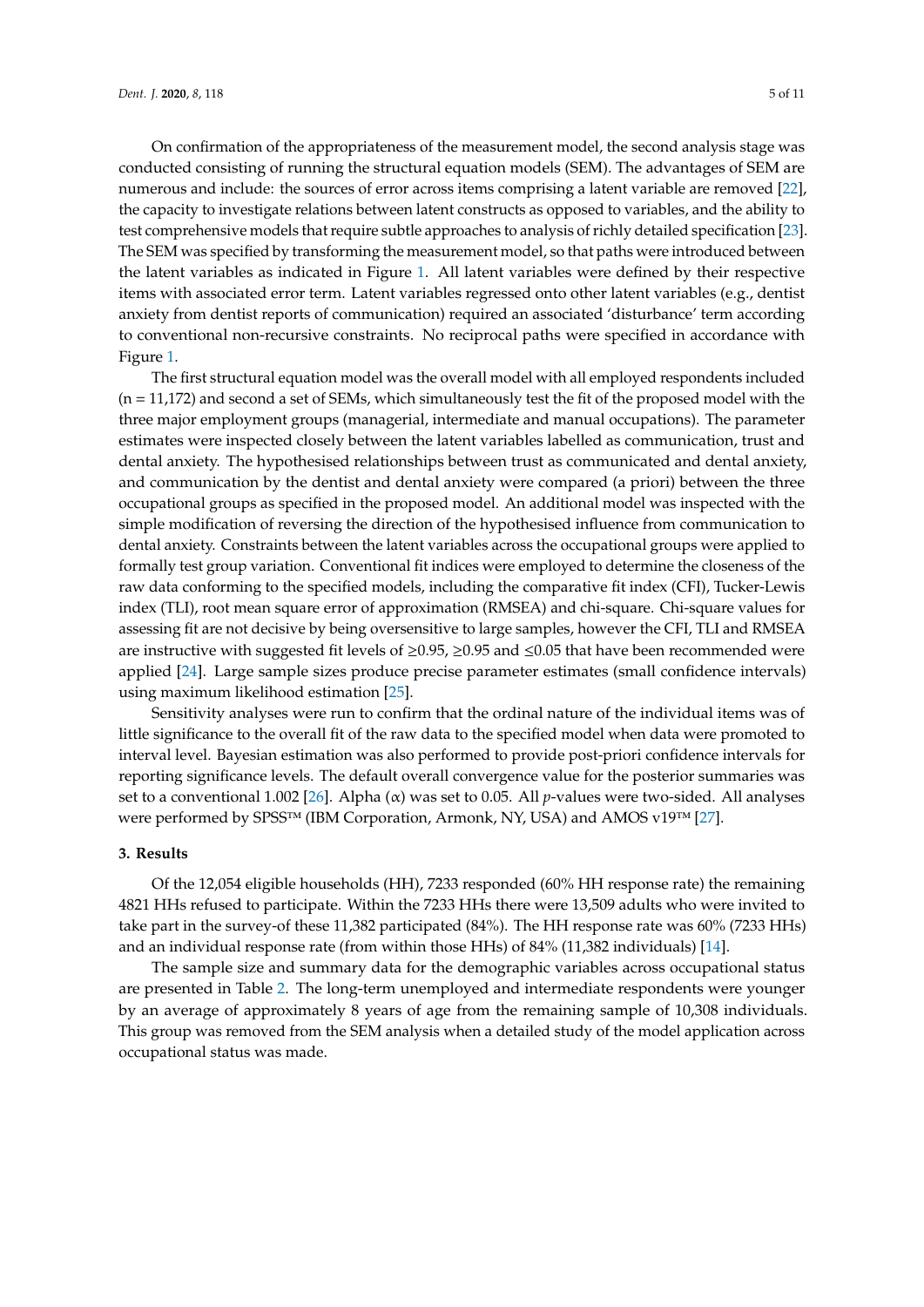<span id="page-6-0"></span>

| Occupational Group of Sample         | N      | $\%$           | <b>Sex</b><br>(% Female) | Age (Years) |      |
|--------------------------------------|--------|----------------|--------------------------|-------------|------|
|                                      |        |                |                          | Mean        | Sd   |
| Professional and managerial          | 3708   | 33.2           | 51                       | 49.15       | 15.4 |
| Intermediate                         | 2289   | 20.5           | 61                       | 50.86       | 16.0 |
| Manual                               | 4311   | 38.6           | 56                       | 48.15       | 17.7 |
| Never worked/Unemployed <sup>1</sup> | 864    | 7.7            | 60                       | 40.70       | 22.6 |
| Total                                | 11.172 | <sup>100</sup> | 56                       | 48.42       | 17.3 |
|                                      |        |                |                          |             |      |

**Table 2.** Socio-demographic characteristics of the study sample.

<sup>1</sup> Includes not classified ( $n = 168$ ).

#### Objective 1: Estimation of the overall model fit

The fit of the measurement model with the total sample was excellent  $[$ (chi-square = 487.6, df = 118, CFI = 0.996, TLI = 0.995; RMSEA = 0.018 (95%CI: 0.016, 0.020)). Only 7 error covariances were introduced to correct minor distortion in the indicator specification of independent error terms. These were all theoretically trivial and considered unrevealing, hence requiring no adjustment of indicator membership to the assigned latent variables. No cross loadings were required. No negative variances or out of range values were detected. The factor loadings and correlations are presented in Table [1.](#page-4-0)

Objective 2: Determination of the relationship strength between patients' trust, dentists' communication, patient dental anxiety and shame

The structural equation model (SEM) including all three occupational groups demonstrated a high level of fit [(chi-square = 487.6, df = 118, CFI = 0.996, TLI = 0.995; RMSEA = 0.018 (95%CI: 0.016, 0.020)) and the standardised parameter estimates are presented in Table [3.](#page-7-0) The fit statistics were virtually identical to the measurement model. The key relationships showing the extent of association between Trust and Dental Anxiety, and Communication and Dental Anxiety were instructive and statistically significant. The second model reversing the direction of the path from communication to dental anxiety resulted in poorer fit (not shown) and this version was not studied further. Interpretation of the original hypothesised model showed consistent effects of shame about state of dentition, and past dental visiting behaviour associated with patients' trust in the dentist and dental anxiety (standardized betas approximate to 0.2 regardless of valence sign: −ve or +ve). Dental anxiety was positively related to communication as defined by 'having questions clearly answered', 'being given time to discuss' and 'being involved treatment discussions' (stand. Beta = 0.20). Patients' trust in the dentist, however, was significantly negatively related to dental anxiety (−0.31) and very strongly associated with communication (0.90).

Objective 3: Variation of the above relationships across social status

When the additional SEMs were fitted separating the sample into the three occupational groups, two patterns emerged. The paths between patients' trust in the dentist and communication and the dependent variable dental anxiety varied in size according to social status. The manual SEP compared with the intermediate occupational SEP group showed strong relationships between patients' trust in the dentist and dental anxiety; communication and dental anxiety ( $p < 0.05$ ). No significant differences were shown in the strength of relationship between patients' trust in the dentist and communication across the three groups. These effects were independent of sex as confirmed when separate analyses were conducted for men and women.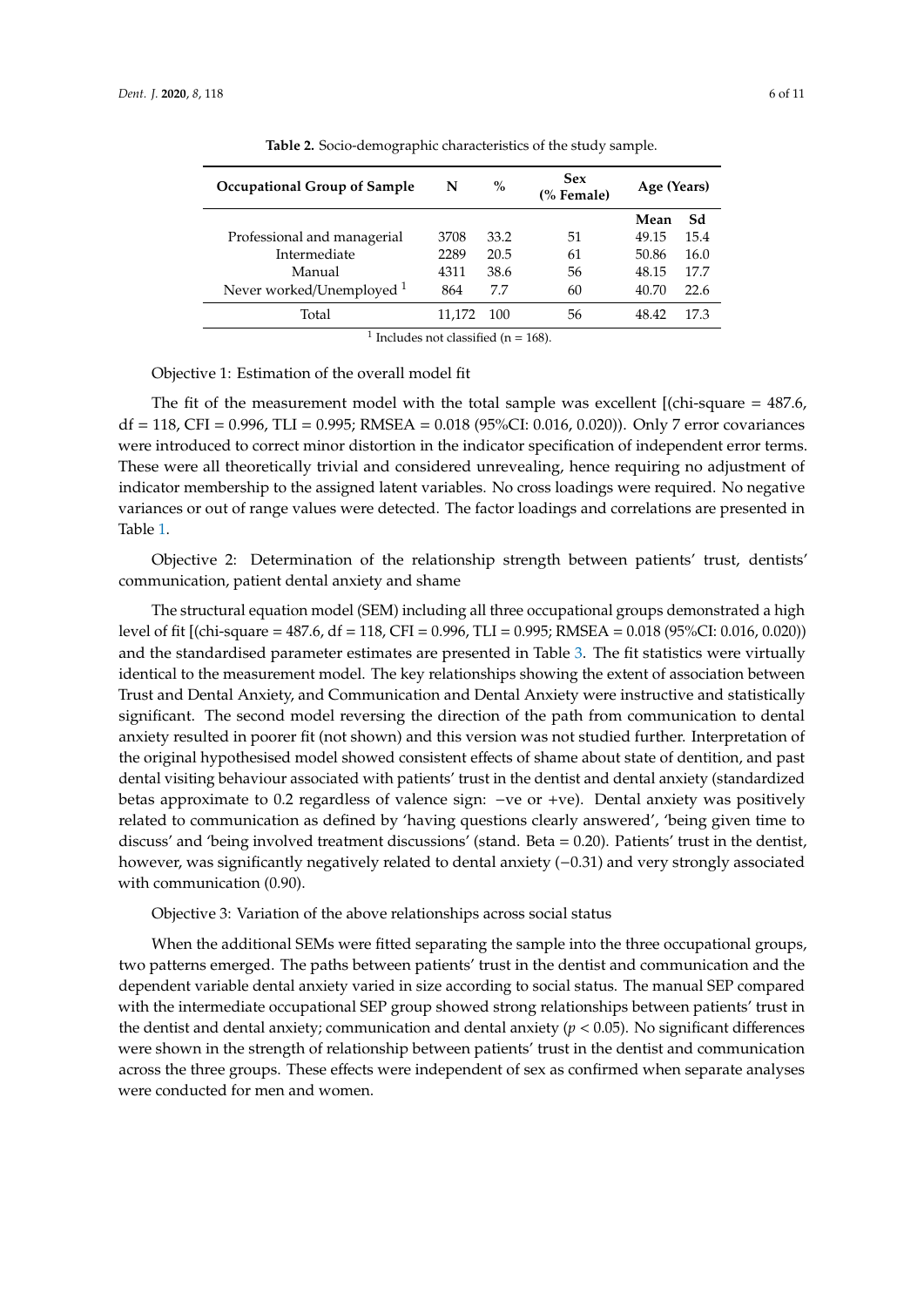|           |                                         | Professional and<br>Managerial | Intermediate         | Manual               | <b>Combined Sample</b> |
|-----------|-----------------------------------------|--------------------------------|----------------------|----------------------|------------------------|
| Key paths | Anxiety $\rightarrow$ Trust             | $-0.28$                        | $-0.17$ <sup>a</sup> | $-0.45$ <sup>a</sup> | $-0.31$                |
|           | Commn $\rightarrow$ Anxiety             | 0.17                           | $0.09 * b$           | 0.35 <sup>b</sup>    | 0.20                   |
|           | Trust $\rightarrow$ Commn               | 0.88                           | 0.87                 | 0.92                 | 0.90                   |
| Adjusted  | Shame $\dagger \rightarrow$ Anxiety     | 0.17                           | 0.19                 | 0.17                 | 0.18                   |
| paths     | Anxiety $\uparrow \rightarrow$ Visiting | $-0.20$                        | $-0.20$              | $-0.25$              | $-0.22$                |
|           | Shame $\dagger \rightarrow$ Trust       | $-0.19$                        | $-0.21$              | $-0.20$              | $-0.20$                |
|           | Trust $\uparrow \rightarrow$ Visiting   | 0.20                           | 0.18                 | 0.22                 | 0.21                   |
| Model Fit | <b>CFI</b>                              | 0.994                          | 0.997                | 0.996                | 0.996                  |
|           | TLI                                     | 0.992                          | 0.997                | 0.994                | 0.995                  |
|           | <b>RMSEA</b>                            | 0.024                          | 0.015                | 0.020                | 0.018                  |
|           | Chi-square                              | 338.2                          | 173.7                | 285.1                | 487.6                  |
|           | $p$ level                               | < 0.0001                       | 0.001                | < 0.0001             | < 0.0001               |
| N         |                                         | 3308                           | 1976                 | 3417                 | 9520                   |

<span id="page-7-0"></span>**Table 3.** Standardized parameter estimates of model paths from the three occupational groups and combined sample including measures of fit.

All parameter estimates statistically significant (*p* < 0.01) with exception marked \* (*p* < 0.05); <sup>a</sup> and <sup>b</sup>: same superscript denotes statistically significantly different change in model fit between constrained and unconstrained parameters, thereby indicating substantive differences worthy of interpretation. ‡ high score describes frequent dental visiting. † high score describes high level of shame.

#### **4. Discussion**

Person-centred care has been emphasised and endorsed by the NHS with many positive advantages for patient health outcomes and improving healthcare service delivery [\[28\]](#page-10-13). As one of the underlying principles, effective communication is essential for delivering person-centred care [\[29\]](#page-10-14). The trusting relationship between the healthcare provider and the patient serves as a cornerstone for providing effective communication and therefore enabling a successful delivery of person-centred care. Patients' psychosocial needs are a critical aspect of person-centred care, which is often expressed as dental anxiety. Feelings of shame due to poor oral health, as measured by patients' self-consciousness and embarrassment about their dentition, may further exacerbate dental anxiety and fears. This requires dentists to provide emotional support to alleviate patients' dental fears and anxiety. Prior research shows effective communication within the treatment alliance built on mutual trust can help reduce patient dental anxiety [\[30,](#page-10-15)[31\]](#page-10-16). Although the relationship between high dental anxiety and delayed dental visiting behaviour has been well established [\[32\]](#page-10-17), the mechanisms accounting for this association, including dentist communication, patient trust, dental anxiety and dental attendance has yet to be fully explored. The theoretical model proposed connects these person-centred factors with patient socioeconomic position (SEP) as a covariant to understand dental attendance behaviours. Our findings provide a good fit for our proposed theoretical model, however the authors fully acknowledge that due to the nature of SEM with the relatively large number of latent variables specified, that other models may be tested and provide an equally good or better fit.

Regarding the relationship strength between patient trust, dentist communication and patient dental anxiety and shame; patient trust, as hypothesised was negatively associated with dental anxiety [\[9](#page-9-8)[,10](#page-9-9)[,33\]](#page-10-18). More recently Jaakkola et al. showed a connection between high dental anxiety and reduced trust, together with increased shame and increased negative perceptions of dental health professionals [\[9](#page-9-8)[,10](#page-9-9)[,34\]](#page-10-19).

Nevertheless, dentist communication was positively associated with dental anxiety, suggesting that patients given more time to discuss concerns and being involved as much as they wished, were more likely to be those who were dentally anxious. However, when these associations were investigated in greater depth across the occupation spectrum of the survey sample, a greater complexity emerged. It seemed that dentist communication to address patient dental anxiety, were weakly but significantly affected by patient SEP. Therefore, patients from professional/managerial and manual groups perceived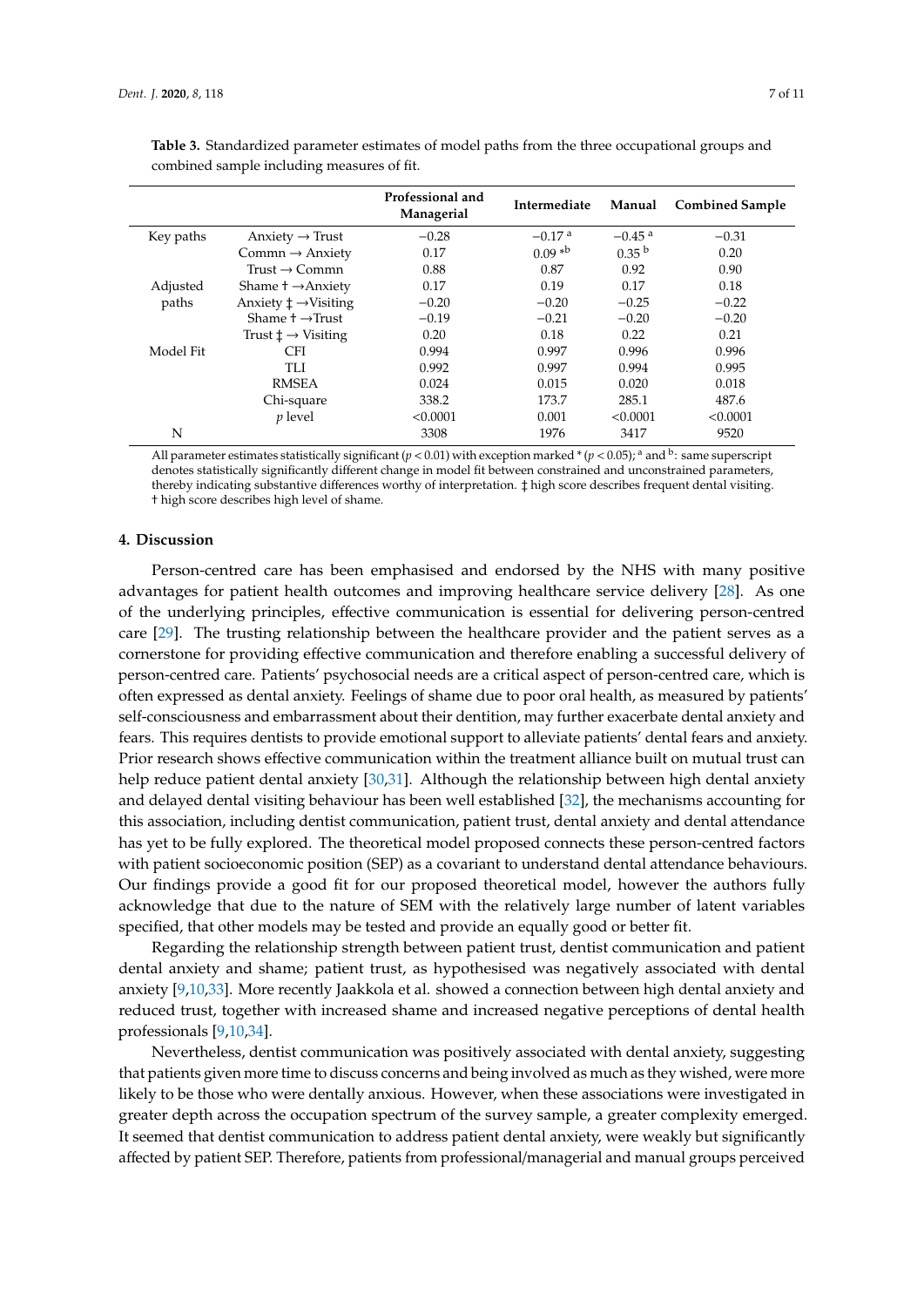the dentists' communication as dental anxiety provoking while those in the intermediate group did not. How can such findings be explained?

Social rank theory would predict that those from lower socio-economic groups tend to withdraw from their interactions with health professionals as they would feel unable to use the health information provided [\[35\]](#page-10-20). Therefore, professional/managerial and/or intermediate classes would be expected to assimilate the dentists' information while the opposite could be true for manual groups. Some evidence of poorer communication with low resourced patients (compared with affluent patients) from primary care health personnel has been shown especially with those patients with multiple health problems [\[36\]](#page-10-21). Social rank theory further suggests that there are inherent inequalities within society, which may result in shame, social anxiety and depression. For social rank theory, 'shame, social anxiety and depression in small measure can be adaptive to the extent that they enable individuals to avoid serious social norm violations . . . [however when] they become maladaptive they set up viscous circles of increasing social avoidance and defensive submissive behaviours' [\[37\]](#page-10-22). Therefore, we tentatively propose that the interaction between dentist communication and SEP is more complex and may give rise to poor social outcomes and exacerbating feelings of shame, loss and exclusion, regardless of SEP.

This speculative formulation has some bearing upon the individual who attends for dental treatment. We proposed that it is dental anxiety together with shame that reduces the establishment of a mutually trusting relationship or treatment alliance with the dental professional that acts as an intervening factor resulting in dental avoidance which has been shown in an infrequent pattern of dental attendance. This supposition is supported by work, which has investigated patient trust [\[9,](#page-9-8)[10\]](#page-9-9), patient shame [\[35\]](#page-10-20) and dental anxiety [\[34\]](#page-10-19) within the dentist-patient interaction. We suggest, therefore, that the inequalities in the dentist-patient interaction will be maintained by communication, which unintentionally promote patient anxiety and shame while reducing trust [\[37\]](#page-10-22). Effective dentist-patient communication has shown benefits of reducing patients' dental anxiety and promoting their dental care experience [\[31\]](#page-10-16). In particular, communication skills such as active listening and showing empathy are useful to provide patients space to ventilate their anxiety and start to build the trusting relationship with their dentists. The finding that communication was associated with reduced dental anxiety and shame but increased trust tentatively supports the proposition that effective communication acts as a driver for regular dental visiting. Future work needs to concentrate on the improvement of self-reported measures of trust, communication and shame in order to examine these relationships, referred to here, in greater detail.

This report has benefited from a substantial sample size enabling complex testing of a number of associations and interactions simultaneously. Statistical fit levels were reassuring. Inevitably there are limitations. First, some compromises were made with scale construction as some of the items were drawn by the authors from question sets that were originally prepared by the ADHS investigators as general attitudinal content. This was especially the case with the communication and trust constructs which comprised from mixed items that were analysed singly without scale construction. Stronger psychometric scales of these two constructs would assist confirming the effects revealed in the model testing. Cross-sectional data can only partially reflect the possible causative models that have been hypothesised [\[38\]](#page-10-23). A longitudinal study would enable a more robust and testable confirmation of the causal links proposed. As with many structural equation models, there were multiple variations that could be applied. We adhered to those that made theoretical sense from our perspective. Nonetheless, this secondary analysis of the data proposes that communication is an important aspect of the dentist-patient interaction and a key element of person-centred care. Communicating with patients requires sophisticated and creative skills to ensure that anxiety and shame can be reduced, and trust maintained to enable those with high dental anxiety access dental care.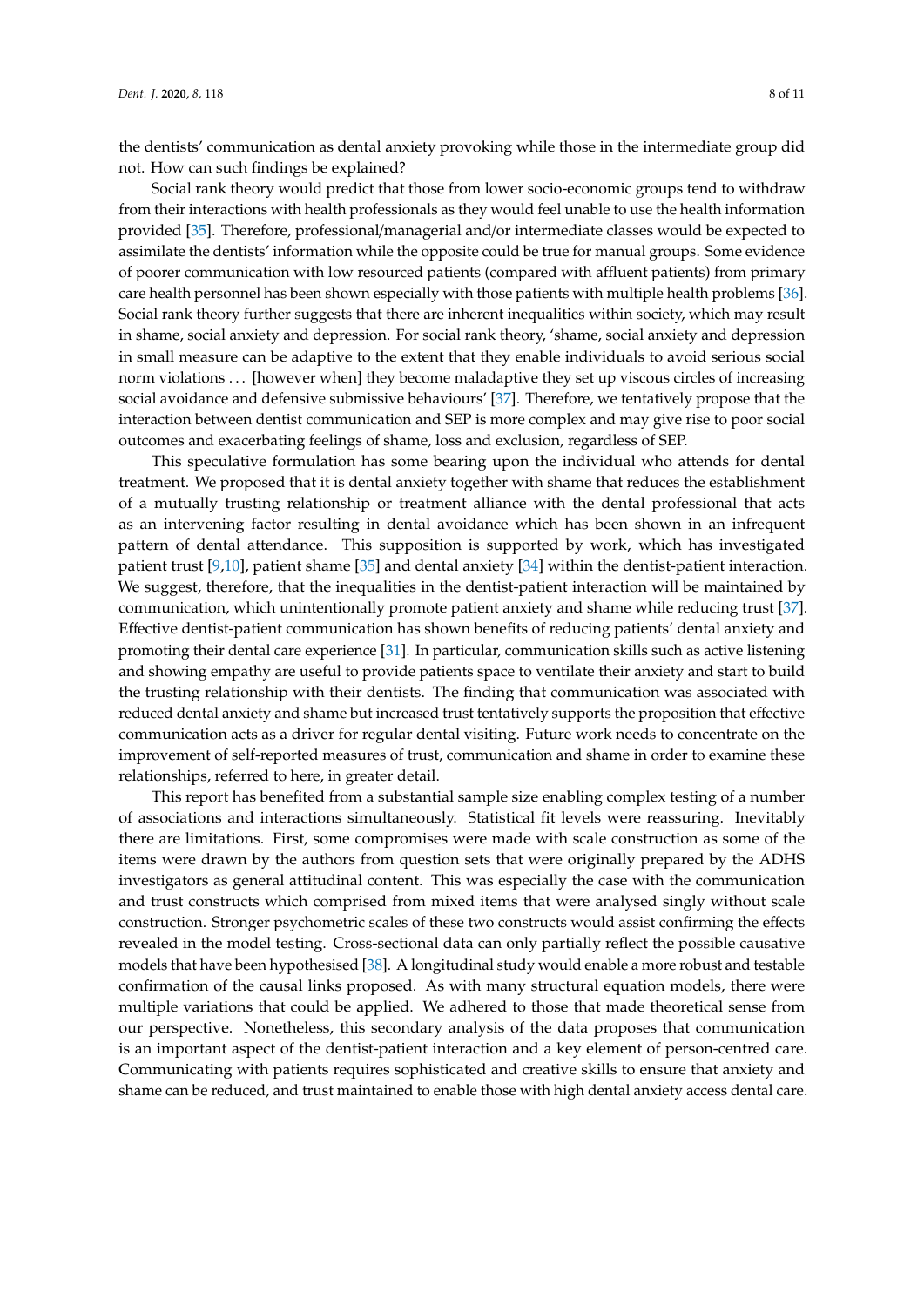#### **5. Conclusions**

In conclusion, this report presents findings that suggests the potential importance of strengthening trust of all patients towards their dentist. This can be realised through effective dentist-patient interaction. Despite person-centred care being acknowledged widely as a core value for delivery of high quality dental care, there has been very limited research exploring this area [\[39\]](#page-11-0). The present work contributes some understandings of person-centred care using dental attendance as a lens to unravel the complex interplay between dentist's communication, patient's trust, shame and dental anxiety. The implications of these findings suggest that increased attention needs to be paid in future research to study the communication patterns between dentists and their patients, across the social gradient. Future work, therefore, should investigate more closely the interactions in dental settings, using video recordings and carefully coding of the interaction rather than using self-reported data [\[40\]](#page-11-1).

**Author Contributions:** Conceptualization, S.Y., R.F., K.H., T.N. and G.H.; Formal analysis, G.H.; Investigation, R.F. and K.H.; Writing—original draft, S.Y., R.F., K.H., T.N. and G.H.; Writing—review & editing, S.Y., R.F., K.H., T.N. and G.H. All authors have read and agreed to the published version of the manuscript.

**Funding:** This research received no external funding.

**Conflicts of Interest:** The authors declare no conflict of interest.

#### **References**

- <span id="page-9-0"></span>1. Apelian, N.; Vergnes, J.N.; Hovey, R.; Bedos, C. How can we provide person-centred dental care? *Br. Dent. J.* **2017**, *223*, 419–424. [\[CrossRef\]](http://dx.doi.org/10.1038/sj.bdj.2017.806) [\[PubMed\]](http://www.ncbi.nlm.nih.gov/pubmed/28937118)
- <span id="page-9-1"></span>2. National Institute of Health and Care Excellence. *Patient Experience in Adult NHS Services: Improving the Experience of Care for People Using Adult NHS Services: Clinical Guidelines (CG138)*; NICE: London, UK, 2012.
- <span id="page-9-2"></span>3. Cohen, L.K. Converting unmet need for care to effective demand. *Int. Dent. J.* **1987**, *37*, 114–116. [\[PubMed\]](http://www.ncbi.nlm.nih.gov/pubmed/3476462)
- <span id="page-9-3"></span>4. Hill, K.B.; Chadwick, B.; Freeman, R.; O'Sullivan, I.; Murray, J.J. Adult Dental Health Survey 2009: Relationships between dental attendance patterns, oral health behaviour and the current barriers to dental care. *Br. Dent. J.* **2013**, *214*, 25–32. [\[CrossRef\]](http://dx.doi.org/10.1038/sj.bdj.2012.1176) [\[PubMed\]](http://www.ncbi.nlm.nih.gov/pubmed/23306496)
- <span id="page-9-4"></span>5. Shahid, M.; Freeman, R. What is the function of psychosocial factors in predicting length of time since last dental visit? A secondary data analysis. *Int. Dent. J.* **2019**, *69*, 369–375. [\[CrossRef\]](http://dx.doi.org/10.1111/idj.12483) [\[PubMed\]](http://www.ncbi.nlm.nih.gov/pubmed/30980386)
- <span id="page-9-5"></span>6. Freeman, R.; Doughty, J.; Macdonald, M.E.; Muirhead, V. Inclusion oral health: Advancing a theoretical framework for policy, research and practice. *Community Dent. Oral Epidemiol.* **2020**, *48*, 1–6. [\[CrossRef\]](http://dx.doi.org/10.1111/cdoe.12500) [\[PubMed\]](http://www.ncbi.nlm.nih.gov/pubmed/31625202)
- <span id="page-9-6"></span>7. Scottish Dental Clinical Effectiveness Programme. Oral Health Assessment and Review 2012. Available online: http://www.sdcep.org.uk/published-guidance/[oral-health-assessment](http://www.sdcep.org.uk/published-guidance/oral-health-assessment/)/ (accessed on 15 March 2020).
- <span id="page-9-7"></span>8. Carlsson, V.; Hakeberg, M.; Wide Boman, U. Associations between dental anxiety, sense of coherence, oral health-related quality of life and health behavior—A national Swedish cross-sectional survey. *BMC Oral Health* **2015**, *15*, 100. [\[CrossRef\]](http://dx.doi.org/10.1186/s12903-015-0088-5)
- <span id="page-9-8"></span>9. Jaakkola, S.; Lahti, S.; Räihä, H.; Saarinen, M.; Tolvanen, M.; Aromaa, M.; Sillanpää, M.; Suominen, S.; Mattila, M.L.; Rautava, P. Dental fear affects adolescent perception of interaction with dental staff. *Eur. J. Oral Sci.* **2014**, *122*, 339–345. [\[CrossRef\]](http://dx.doi.org/10.1111/eos.12142)
- <span id="page-9-9"></span>10. Marshman, Z.; Porritt, J.; Dyer, T.; Wyborn, C.; Godson, J.; Baker, S. What influences the use of dental services by adults in the UK? *Community Dent. Oral Epidemiol.* **2012**, *40*, 306–314. [\[CrossRef\]](http://dx.doi.org/10.1111/j.1600-0528.2012.00675.x)
- <span id="page-9-10"></span>11. Moore, R.; Brødsgaard, I.; Rosenberg, N. The contribution of embarrassment to phobic dental anxiety: A qualitative research study. *BMC Psychiatry* **2004**, *4*, 10. [\[CrossRef\]](http://dx.doi.org/10.1186/1471-244X-4-10)
- <span id="page-9-11"></span>12. Galobardes, B.; Shaw, M.; Lawlor, D.A.; Lynch, J.W.; Davey Smith, G. Indicators of socioeconomic position (part 1). *J. Epidemiol. Community Health* **2006**, *60*, 7–12. [\[CrossRef\]](http://dx.doi.org/10.1136/jech.2004.023531)
- <span id="page-9-12"></span>13. Hakeberg, M.; Wide Boman, U. Dental care attendance and refrainment from dental care among adults. *Acta Odontol. Scand.* **2017**, *75*, 366–371. [\[CrossRef\]](http://dx.doi.org/10.1080/00016357.2017.1317105) [\[PubMed\]](http://www.ncbi.nlm.nih.gov/pubmed/28420315)
- <span id="page-9-13"></span>14. The Adult Dental Health Survey Datasets. Available online: https://digital.nhs.uk/[data-and-information](https://digital.nhs.uk/data-and-information/publications/statistical/adult-dental-health-survey/adult-dental-health-survey-2009-summary-report-and-thematic-series)/ publications/statistical/adult-dental-health-survey/[adult-dental-health-survey-2009-summary-report](https://digital.nhs.uk/data-and-information/publications/statistical/adult-dental-health-survey/adult-dental-health-survey-2009-summary-report-and-thematic-series)[and-thematic-series](https://digital.nhs.uk/data-and-information/publications/statistical/adult-dental-health-survey/adult-dental-health-survey-2009-summary-report-and-thematic-series) (accessed on 12 December 2016).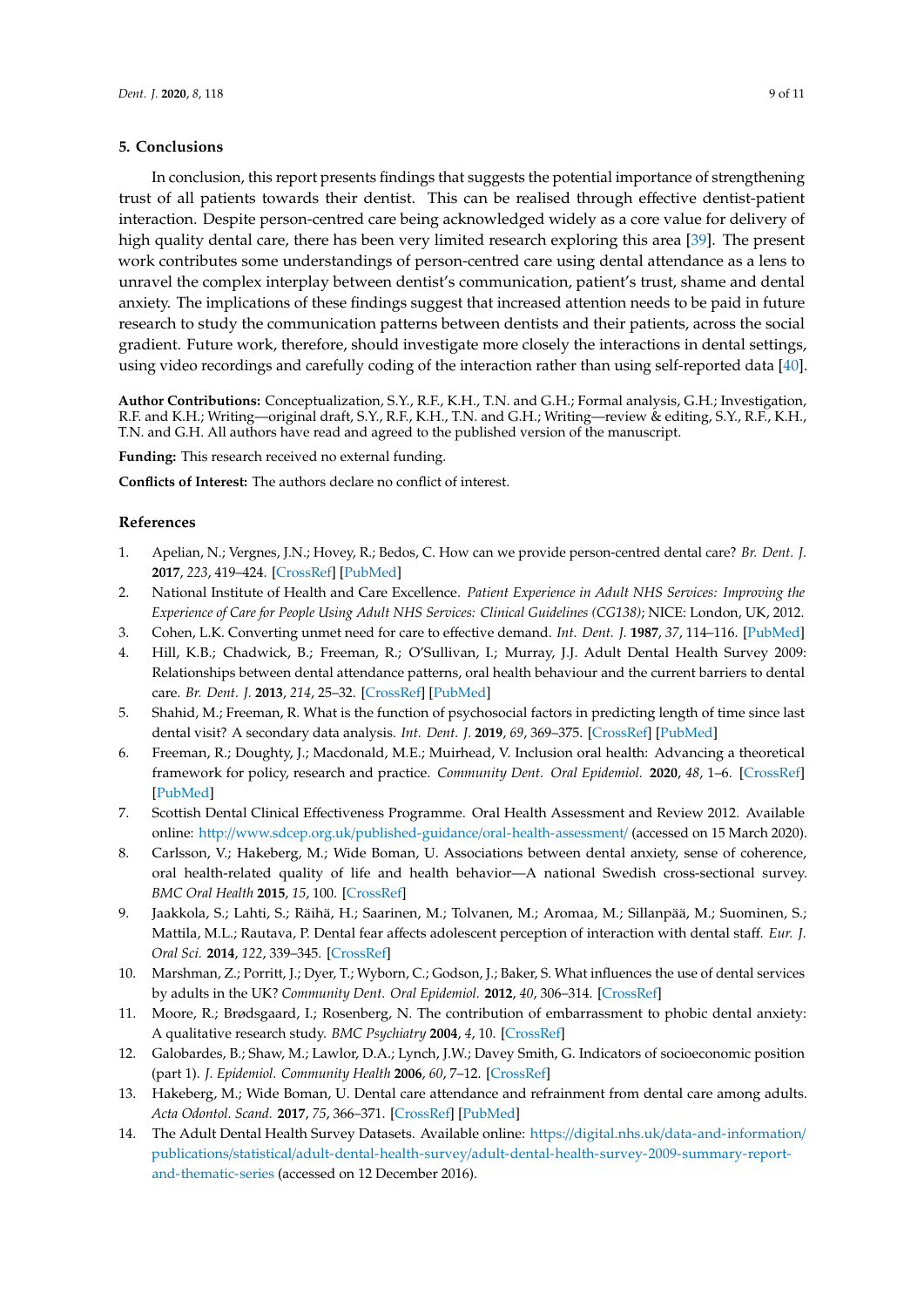- <span id="page-10-0"></span>15. O'Sullivan, I.; Lader, D.; Beavan-Seymour, C.; Chenery, V.; Fuller, E.; Sadler, K. Foundation report: Adult dental health survey 2009 (technical information). In *Adult Dental Health Survey 2009*, 1st ed.; Leeds, O.I., Ed.; The Health and Social Care Information Centre: Leeds, UK, 2011; p. 138.
- <span id="page-10-1"></span>16. Humphris, G.M.; Morrison, T.; Lindsay, S.J. The Modified Dental Anxiety Scale: Validation and United Kingdom norms. *Community Dent. Health* **1995**, *12*, 143–150. [\[PubMed\]](http://www.ncbi.nlm.nih.gov/pubmed/7584581)
- <span id="page-10-2"></span>17. Newton, J.T.; Edwards, J.C. Psychometric properties of the modified dental anxiety scale: An independent replication. *Community Dent. Health* **2005**, *22*, 40–42. [\[PubMed\]](http://www.ncbi.nlm.nih.gov/pubmed/15819115)
- <span id="page-10-3"></span>18. Yuan, S.; Freeman, R.; Lahti, S.; Lloyd-Williams, F.; Humphris, G. Some psychometric properties of the Chinese version of the Modified Dental Anxiety Scale with cross validation. *Health Qual. Life Outcomes* **2008**, *6*, 22. [\[CrossRef\]](http://dx.doi.org/10.1186/1477-7525-6-22)
- <span id="page-10-4"></span>19. Humphris, G.M.; Clarke, H.M.; Freeman, R. Does completing a dental anxiety questionnaire increase anxiety? A randomised controlled trial with adults in general dental practice. *Br. Dent. J.* **2006**, *201*, 33–35. [\[CrossRef\]](http://dx.doi.org/10.1038/sj.bdj.4813772)
- <span id="page-10-5"></span>20. Slade, G.D. Derivation and validation of a short-form oral health impact profile. *Community Dent. Oral Epidemiol.* **1997**, *25*, 284–290. [\[CrossRef\]](http://dx.doi.org/10.1111/j.1600-0528.1997.tb00941.x)
- <span id="page-10-6"></span>21. Kline, R. *Principles and Practice of Structural Equation Modelling*, 3rd ed.; Guildford Press: New York, NY, USA, 2010.
- <span id="page-10-7"></span>22. DeShon, R.P. A cautionary note on measurement error corrections in structural equation models. *Psychol. Methods* **1998**, *3*, 412–423. [\[CrossRef\]](http://dx.doi.org/10.1037/1082-989X.3.4.412)
- <span id="page-10-8"></span>23. Hoyle, R. *Structural Equation Modeling for Social and Personality Psychology*, 1st ed.; Sage Publishing: London, UK, 2011.
- <span id="page-10-9"></span>24. Hu, L.T.; Bentler, P.M. Cutoff criteria for fit indexes in covariance structure analysis: Conventional criteria versus new alternatives. *Struct. Equ. Modeling Multidiscip. J.* **1999**, *6*, 1–55. [\[CrossRef\]](http://dx.doi.org/10.1080/10705519909540118)
- <span id="page-10-10"></span>25. MacCallum, R.C.; Roznowski, M.; Necowitz, L.B. Model modifications in covariance structure analysis: The problem of capitalization on chance. *Psychol. Bull.* **1992**, *111*, 490–504. [\[CrossRef\]](http://dx.doi.org/10.1037/0033-2909.111.3.490) [\[PubMed\]](http://www.ncbi.nlm.nih.gov/pubmed/16250105)
- <span id="page-10-11"></span>26. Gelman, A.; Carlin, J.; Stern, H.; Rubin, D. *Bayesian Data Analysis*, 2nd ed.; Chapman and Hall/CRC: Boca Raton, FL, USA, 2004.
- <span id="page-10-12"></span>27. Amos Development Corporation. *Amos 17 User's Guide*; 17.0 version; Amos Development Corporation: Spring House, PA, USA, 2008.
- <span id="page-10-13"></span>28. Olsson, L.E.; Jakobsson Ung, E.; Swedberg, K.; Ekman, I. Efficacy of person-centred care as an intervention in controlled trials—A systematic review. *J. Clin. Nurs.* **2013**, *22*, 456–465. [\[CrossRef\]](http://dx.doi.org/10.1111/jocn.12039)
- <span id="page-10-14"></span>29. Epstein, R.M.; Franks, P.; Fiscella, K.; Shields, C.G.; Meldrum, S.C.; Kravitz, R.L.; Duberstein, P.R. Measuring patient-centered communication in patient-physician consultations: Theoretical and practical issues. *Soc. Sci. Med.* **2005**, *61*, 1516–1528. [\[CrossRef\]](http://dx.doi.org/10.1016/j.socscimed.2005.02.001) [\[PubMed\]](http://www.ncbi.nlm.nih.gov/pubmed/16005784)
- <span id="page-10-15"></span>30. Armfield, J.M.; Ketting, M. Predictors of dental avoidance among Australian adults with different levels of dental anxiety. *Health Psychol.* **2015**, *34*, 929–940. [\[CrossRef\]](http://dx.doi.org/10.1037/hea0000186) [\[PubMed\]](http://www.ncbi.nlm.nih.gov/pubmed/25528183)
- <span id="page-10-16"></span>31. Hally, J.; Freeman, R.; Yuan, S.; Humphris, G. The importance of acknowledgement of emotions in routine patient psychological assessment: The example of the dental setting. *Patient Educ. Couns.* **2017**, *100*, 2102–2105. [\[CrossRef\]](http://dx.doi.org/10.1016/j.pec.2017.05.005)
- <span id="page-10-17"></span>32. Armfield, J.M.; Stewart, J.F.; Spencer, A.J. The vicious cycle of dental fear: Exploring the interplay between oral health, service utilization and dental fear. *BMC Oral Health* **2007**, *7*, 1. [\[CrossRef\]](http://dx.doi.org/10.1186/1472-6831-7-1) [\[PubMed\]](http://www.ncbi.nlm.nih.gov/pubmed/17222356)
- <span id="page-10-18"></span>33. Mehrstedt, M.; John, M.T.; Tönnies, S.; Micheelis, W. Oral health-related quality of life in patients with dental anxiety. *Community Dent. Oral Epidemiol.* **2007**, *35*, 357–363. [\[CrossRef\]](http://dx.doi.org/10.1111/j.1600-0528.2007.00376.x)
- <span id="page-10-19"></span>34. Moore, R.; Brødsgaard, I. Dentists' perceived stress and its relation to perceptions about anxious patients. *Community Dent. Oral Epidemiol.* **2001**, *29*, 73–80. [\[CrossRef\]](http://dx.doi.org/10.1034/j.1600-0528.2001.00011.x)
- <span id="page-10-20"></span>35. Gilbert, P. The relationship of shame, social anxiety and depression: The role of the evaluation of social rank. *Clin. Psychol. Psychother.* **2000**, *7*, 174–189. [\[CrossRef\]](http://dx.doi.org/10.1002/1099-0879(200007)7:3<174::AID-CPP236>3.0.CO;2-U)
- <span id="page-10-21"></span>36. Mercer, S.; Zhou, Y.; Humphris, G.; McConnachie, A.; Bakhshi, A.; Bikker, A.; Higgins, M.; Little, P.; Fitzpatrick, B.; Watt, G. Multimorbidity and Socioeconomic Deprivation in Primary Care Consultations. *Ann. Fam. Med.* **2018**, *16*, 127–131. [\[CrossRef\]](http://dx.doi.org/10.1370/afm.2202)
- <span id="page-10-22"></span>37. Rouse, R.A.; Hamilton, M.A. Dentists evaluate their patients: An empirical investigation of preferences. *J. Behav. Med.* **1991**, *14*, 637–648. [\[CrossRef\]](http://dx.doi.org/10.1007/BF00867176)
- <span id="page-10-23"></span>38. Jeon, J. The Strengths and Limitations of the Statistical Modeling of Complex Social Phenomenon: Focusing on Sem, Path Analysis, or Multiple Regression Models. *Int. J. Econ. Manag. Eng.* **2015**. [\[CrossRef\]](http://dx.doi.org/10.5281/zenodo.1105868)